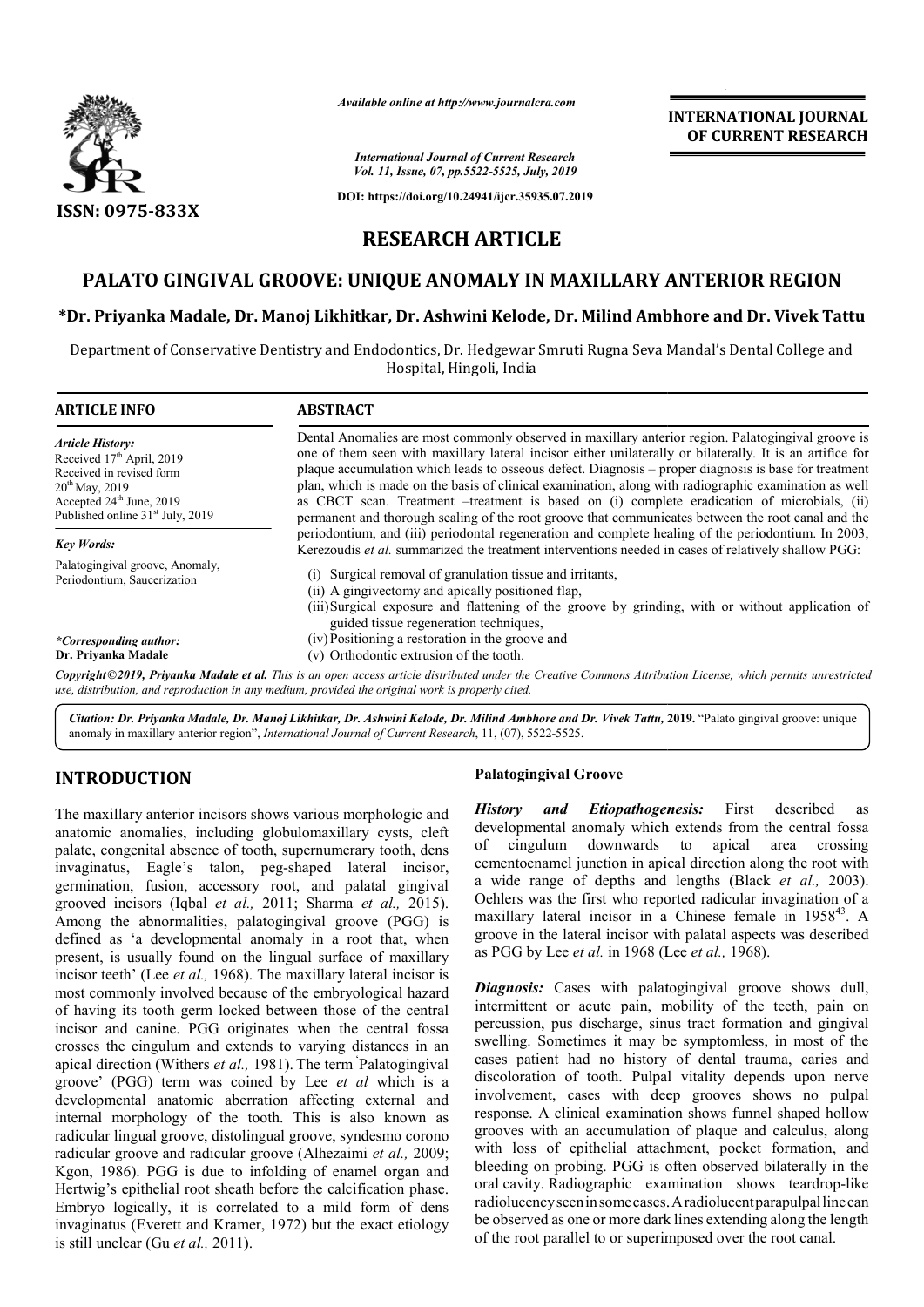#### **Classification**

| 523<br>Priyanka Madale et al. Palato gingival groove: unique anomaly in maxillary anterior region |                                                                                                                                                                                                                                                                                                                                                                                                                                  |  |
|---------------------------------------------------------------------------------------------------|----------------------------------------------------------------------------------------------------------------------------------------------------------------------------------------------------------------------------------------------------------------------------------------------------------------------------------------------------------------------------------------------------------------------------------|--|
| <b>Classification</b>                                                                             |                                                                                                                                                                                                                                                                                                                                                                                                                                  |  |
| I According to Extend & Complexity of groove                                                      | 1) Mild: the grooves are gentle depressions of the coronal enamel that terminate at<br>or immediately after crossing the CEJ<br>2) Moderate: the grooves extend some distance apically along the root surface in<br>the form of a shallow or fissured defect<br>3) Complex: the grooves are deeply invaginated defects that involve the entire<br>length of the root or that separate an accessory root from the main root trunk |  |
| II According to location of groove                                                                | 1) Distal<br>2) Mesial<br>3) Central (or midpalatal)                                                                                                                                                                                                                                                                                                                                                                             |  |
| III Degree of invagination of the groove<br>towards the pulp cavity                               | 1) Shallow/flat $(< 1$ mm)<br>2) Deep $(>1$ mm)<br>3) Closed tube                                                                                                                                                                                                                                                                                                                                                                |  |
| IV Degree of severity based on microcomputed tomography studies                                   | 1) Type I: the groove is short (not beyond the coronal third of the root)<br>2) Type II: the groove is long (beyond the coronal third of the root) but shallow,<br>corresponding to a normal or simple root canal<br>3) Type III: the groove is long (beyond the coronal third of the root) and deep,<br>corresponding to a complex root canal system                                                                            |  |





**Palatogingival Groove**

Three dimensional radiographs using cone beam beam-computed tomography (CBCT) can provide accurate, sensitive information to assess and plan the treatment of the teeth with PGG.

**Treatment of palatogingival groove:** Earlier treatment option for PGG with periodontal problem and draining Sinus tract extraction was the only treatment option due to poor prognosis. The treatment approach for teeth with PGG is based on the following three strategies:

- (i) Complete eradication of microbials,
- (ii) Permanent and thorough sealing of the root groove that communicates between the root canal and the periodontium, and
- (iii)Periodontal regeneration and complete healing of the periodontium.

For more complex cases, several methods have been proposed: granulation tissue removal through a flap, elimination of the defect at the level of the crestal bone using rotatory instruments (saucerization) with or without the guided tissue regeneration technique, intentional extraction of a problematic tooth to achieve complete removal of the groove and subsequent re-implantation (intentional replantation), orthodontic extrusion, and extraction. In cases with an extensive groove area, some authors have reported successful treatment outcomes with intentional replantation (Hee-Jin *et al.,* 2017). experience and divided problem and divided proach for teeth with PG<br>proach for teeth with PG<br>rategies:<br>eradication of microbials,<br>and thorough sealing of tlates<br>between the root<br>um, and<br>all regeneration and complum.<br>x case

In 2003, Kerezoudis et al. summarized the treatment interventions needed in cases of relatively shallow PGG: Free is exposed in cases of relatively shallow PGG:<br>
(i) Surgical removal of granulation tissue and irritants,<br>
(ii) A gingivectomy and apically positioned flap,<br>
(iii) Surgical exposure and flattening of the groove by

- (i) Surgical removal of granulation tissue and irritants,
- (ii) A gingivectomy and apically positioned flap,
- grinding, with or without application of guided tissue regeneration techniques, regeneration
- (iv) Positioning a restoration in the groove and<br>(v) Orthodontic extrusion of the tooth.
- (v) Orthodontic extrusion of the tooth.

### **DISCUSSION**

The location of the groove, the extent and accessibility of the periodontal defect, depth, and length of the groove (shallow/deep or long/short) eventually decides the prognosis of teeth. If the groove is not extended beyond the CEJ then prognosis is good. It is also depend on choice of restorative material. Subgingival Restorative materials for sealing of this type of lesion should have following properties according to Dragoo *et al.* (i) biocompatibility, (ii) a dual-cure set, (iii) adhesiveness, (iv) radiopacity, (v) compactness, (vi) surface hardness, (vii) insolubility in oral fluids, (viii) absence of microleakage, (ix) low coefficient of thermal expansion, and (x) low cure shrinkage. In addition, convenience of use and rapid setting that does not interfere with hemostasis are important properties in clinical circumstances. Several materials, including amalgam, glass ionomer cement (GIC), composite resin, and calcium silicate based-cement such as the defect, depth, and length of the allow/deep or long/short) eventually decides the teeth. If the groove is not extended beyond the (iv) radiopacity, (v) compactness, (vi) surface<br>insolubility in oral fluids, (viii) absence of<br> $(ix)$  low coefficient of thermal expansion, and<br>hrinkage. In addition, convenience of use and<br>that does not interfere with hemo properties in clinical circumstances. Several including amalgam, glass ionomer cement (GIC), resin, and calcium silicate based-cement such as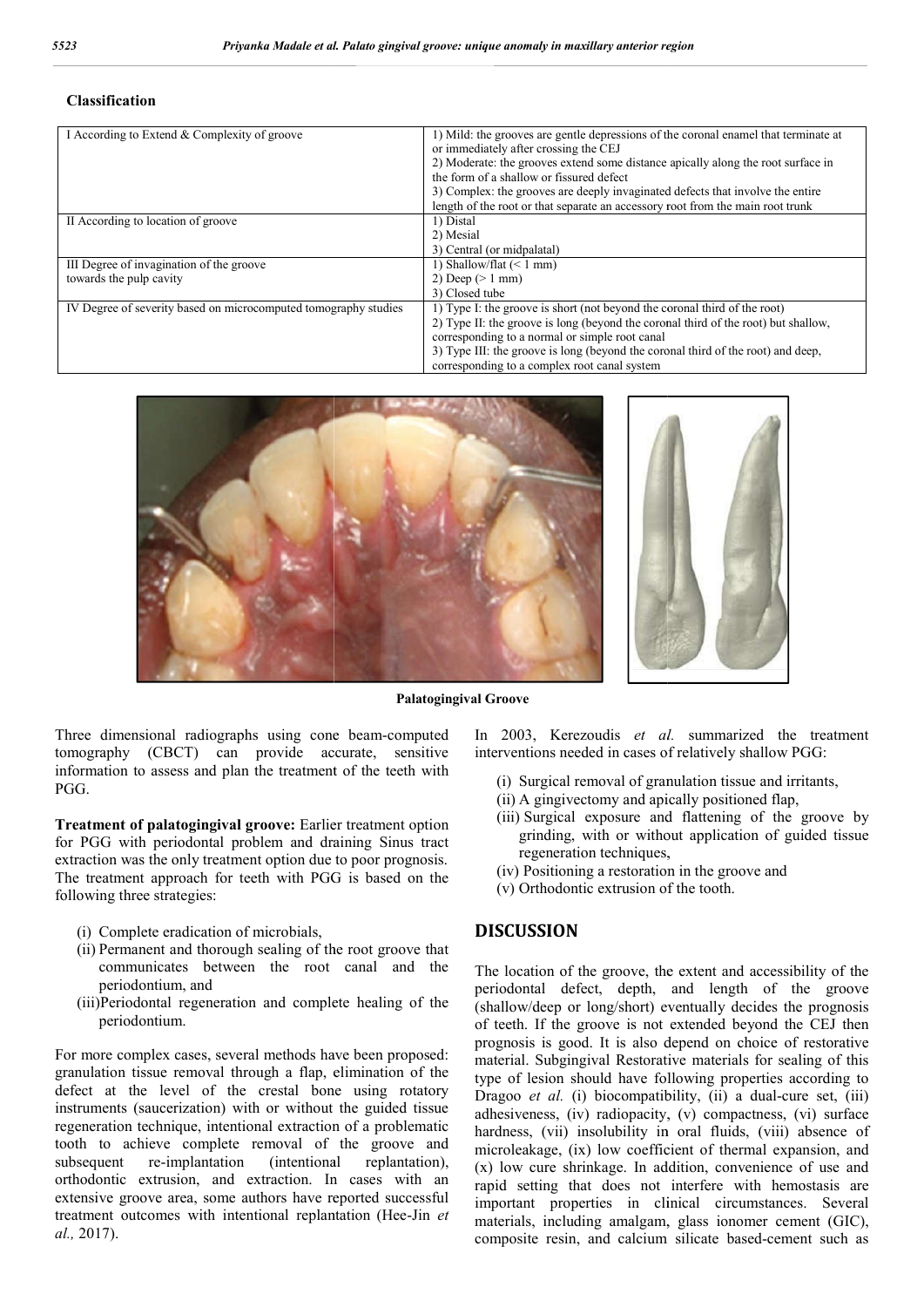mineral trioxide aggregate (MTA), have been selected for PGG treatment (Hee-Jin Kim *et al.,* 2017).

### **Some Materials to fill PGG are as follows**

**1) Amalgam:** Amalgam has antibacterial activity related to the presence of mercury, copper, and zinc. Along with its biocompatibility, ease of manipulation, and better hardiness to moist conditions than other materials, it has led amalgam to be widely used to fill PGG. Tooth discoloration from amalgam is one of its major disadvantages in PGG restoration of anterior teeth. With the development of various filling material, the frequency of use of amalgam has been decreased (Hee-Jin *et al.,* 2017).

**2) Glass Ionomer cement (GIC):** GIC has been widely used in the restoration of PGG because of its favorable characteristics for both the tooth surface and periodontal tissues. This material is resistant to water degradation at the tooth-cement interface, shows good sealing ability through chemical bonding, and has an antibacterial effect. The fluoride in GIC can interfere with the initial adherence of bacteria and inhibit their metabolism and growth. It has also been reported that epithelial and connective tissue attachment occurred on the cement surface (Hee-Jin *et al.,* 2017).

**3) Composite resin:** Controversial data are available for the effects of composite resin on gingival health. Whereas some authors have shown that well-finished composite resin restorations do not damage the health of the gingiva, several researchers have reported that patients with composite resin restorations on a sub gingival area presented with more gingival bleeding and PD associated with gingival inflammation and higher bacterial counts than patients treated with other restoration materials. Moreover, in a long-term observation, gingival inflammation adjacent to composite resin restorations increased over time with a significantly higher prevalence rate than when other materials were used (Hee-Jin *et al.,* 2017). Increased wear and marginal leakage over time might adversely affect gingival health.

**4) Calcium silicate-based cement:** Recently, calcium silicatebased cements showing excellent biocompatible characteristics have been developed for the dental field. In several case reports, MTA has been used to restore the subgingival groove of a tooth. Although MTA has several favourable properties (excellent biocompatibility, sealing ability, and ability to set in moisture), difficulty in material handling and the possibility of wash-off, especially in a trans-gingival defect with a long setting time, make it difficult to use in PGGcases. Because PGG is mostly distributed from the crown area to the root of the tooth, mechanical properties that can endure intraoral conditions and biocompatibility with subgingival conditions are very important considerations. Some authors have reported a successful treatment outcome for PGG with Biodentine, describing advantages such as easy handling, a relatively short setting time of 9 to 12 minutes, improved mechanical properties, good biocompatibility, and regenerative potential (Van Dijken *et al.,* 1987).

**5) Various regenerative materials currently used to fill intrabony defects:** If the groove extends beyond the apical third of the root, surgical interventions are required to access the whole groove area and related lesions. For regeneration of periodontal tissues, diverse barrier or graft materials (bone grafts, platelet-rich plasma, and enamel matrix derivative) have been used, with consideration of the size of the bone defect and the presence of palatal bone loss.

**1) Membrane:** Attam *et al.* reported that a combined technique of bone graft and membrane significantly reduced the pocket depth compared with cases treated by open flap debridement. 35 Anderegg *et al.* also reported 10 cases of successful treatment after 6 month follow-up using a polytetrafluoroethylene membrane (Van Dijken *et al.,* 1987).

**2) Bone graft:** To achieve guided tissue regeneration, bone graft materials have been used along with membrane in the bone defect area to enhance the bone fill. McClain et al. reported that the attachment level was more predictable when combined graft/GTR therapy was used. Gandhi *et al.* also reported the use of synthetic bone graft material in an extensive bone defect area related to PGG (Gandhi *et al.,*  2012).

**3) Platelet-rich fibrin:** Platelet rich fibrin (PRF) is an immune platelet concentrate collecting all constituents of a blood sample favourable to healing and immunity on a single fibrin membrane. Rajendran *et al.* reported that, in the treatment of PGG, PRF application along with bone graft on the bony defect area resulted in crestal bone formation after 9 month follow-up (Al-Hezaimi *et al.,* 2009).

**4) Enamel matrix derivative:** The proteins of the enamel matrix secreted by Hertwig's epithelial root sheath in the process of root formation can contribute to apposition of the acellular cementum.17 The justification for the use of enamel matrix derivative (EMD, Emdogain, Straumann, Basel, Switzerland) is to emulate this process and facilitate the role of acellular cementum in the formation and repair mechanisms of the periodontal ligament and alveolar bone.<sup>5</sup>Hammarström et al. reported the actual formation of acellular cementum with EMD.17 EMD has also been used to prevent external root resorption and ankylosis onto the bone in cases of intentional replantation (Goon *et al.,* 1991). Al-Hezaimi et al. reported a favorable 4 year outcome after treatment of PGG with intentional replantation accompanied by EMD

## **Prognosis**

Even if the prognosis is compromised due to complex anatomy, proper diagnosis, treatment planning and recent advances of restorative material can improve the prognosis.

## **REFERENCES**

- Albaricci MF, de Toledo BE, Zuza EP, Gomes DA, Rosetti EP. 2008. Prevalence and features of palato-radicular grooves: an in-vitro study. *J Int AcadPeriodontol.,* 10:2-5
- Al-Hezaimi K, Naghshbandi J, Simon JH, Rotstein I. 2009. Successful treatment of a radicular groove by intentional replantation and Emdogain therapy: four years follow-up. *Oral Surg Oral Med Oral Pathol Oral Radiol Endod.,* 107:e82-e85.
- Alhezaimi K, Naghshbandi J, Simon JH, Rotstein I. 2009. Successful treatment of a radicular groove by intentional replantation and Emdogain therapy: Four years followup. *Oral Surg Oral Med Oral Pathol Oral Radiol Endod.,*  107:e82-5.